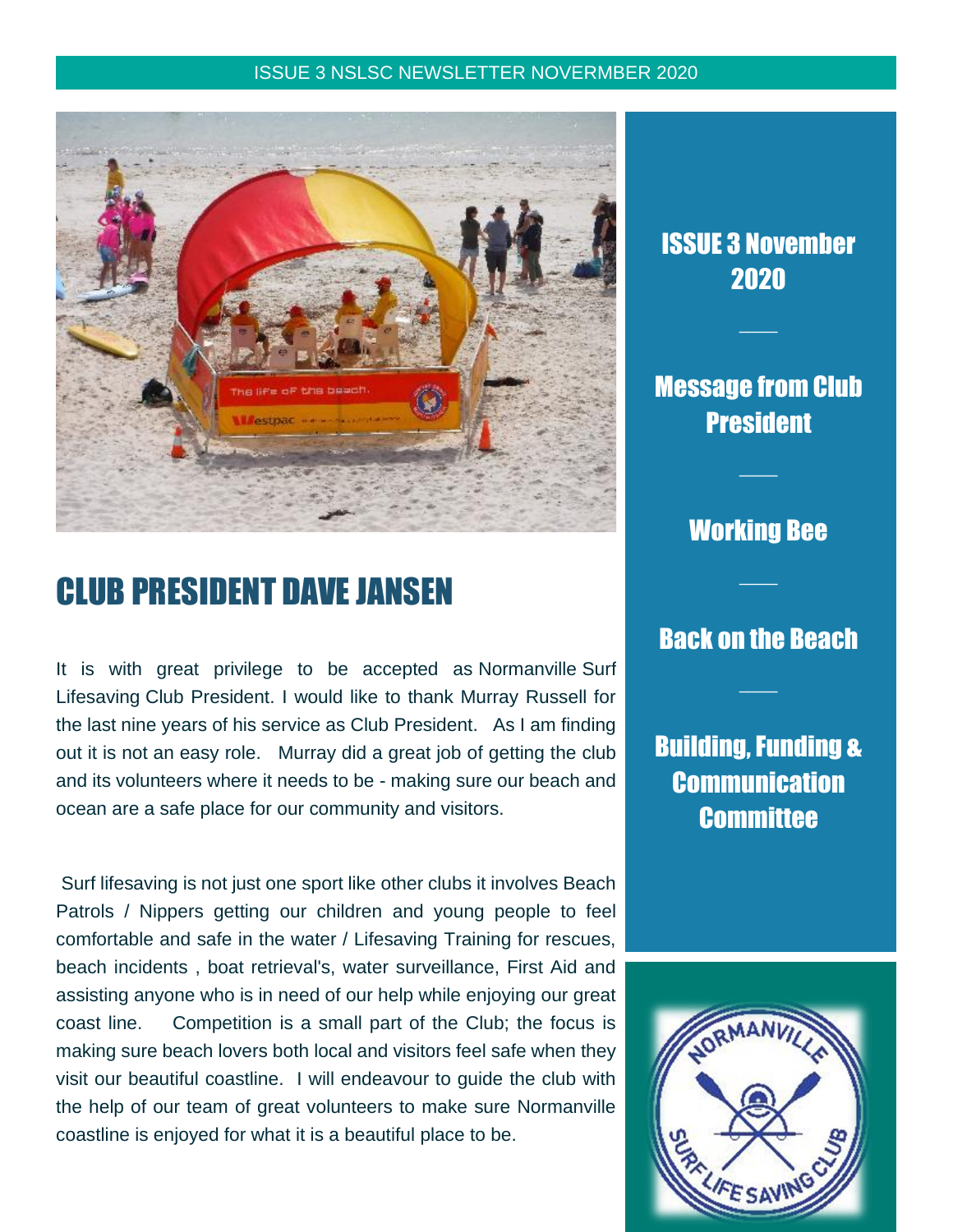#### ISSUE 3 NSLSC NEWSLETTER NOVERMBER 2020

## WORKING BEE













Huge success with over 40 members helping out followed by a club BBQ. Thank you to all who attended and dove into a big big club cleanup to start our season fresh.

## THE CLUB IS ACTIVE AND BACK ON THE BEACH.

Welcome to our returning and new members and their families as we take part in patrols, training, Nippers and Club Activities.

Our Bar Manager Matt and his team have been busy Friday nights attracting large numbers who have enjoyed the views and hospitality, many enjoying the fantastic sunsets.

Bronze and SRC training commenced in the morning followed by Nippers. Our first Patrol of the season. Busy day with over 45 Nippers on the beach. Bronze and SRC Trainees enjoyed their first training session.

### **SIX Ss**

Sun Smart

Follow the **Six Ss:**

- **Shade** Natural or Sun Shelters
- **Slip** on a T shirt
- **Slop** on sunscreen
- **Slap** on a hat (wide brimmed)
- **Sunglasses** to Australian **Standard**
- **Sunshine –** awareness at all times of the day especially during midday.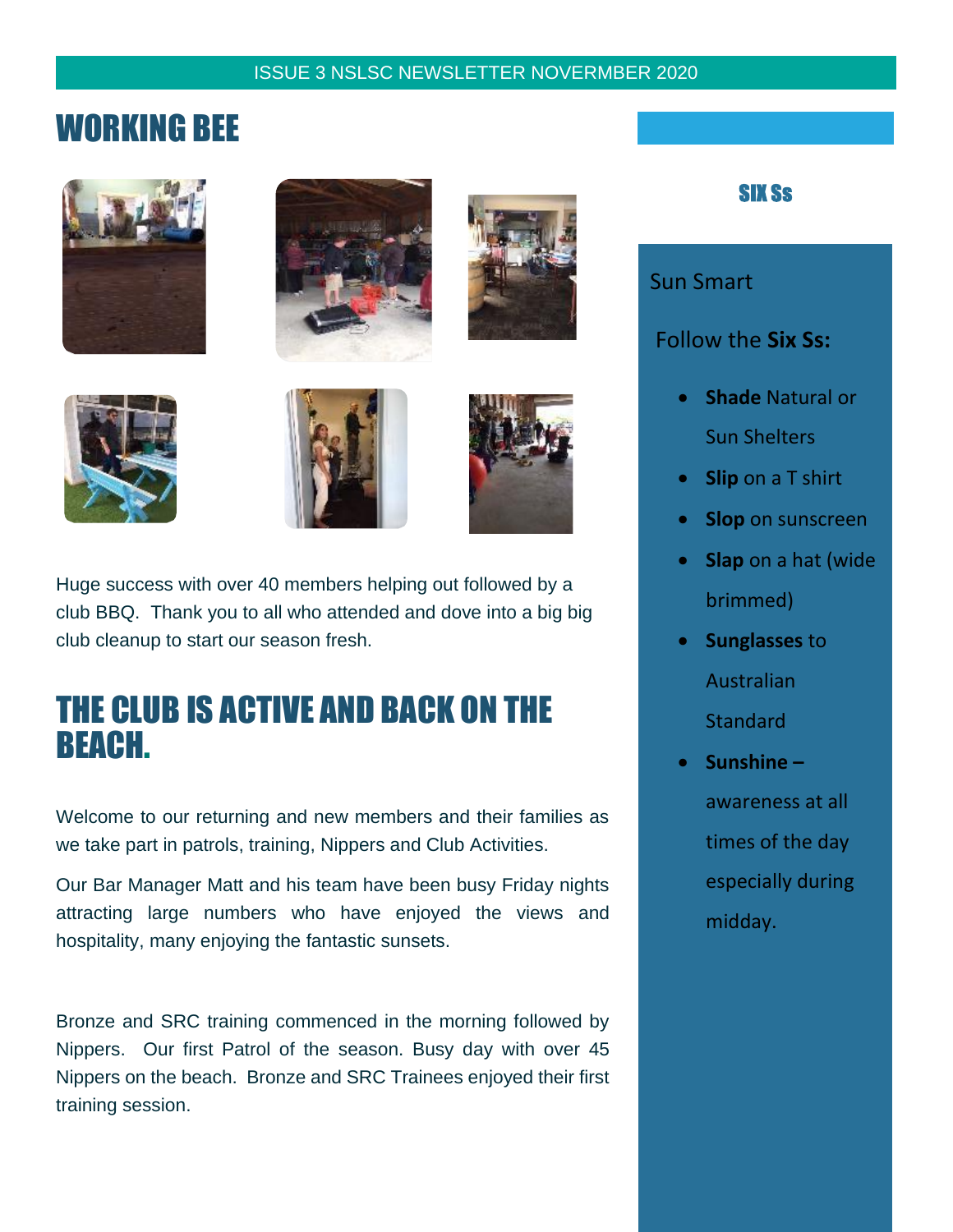# FIRST AID ON AND OFF THE BEACH

Bronze, FAO and SRC members are trained in First Aid specialising on water rescues. First Aid is a key component of training benefiting many visistors to our beach each season.

Trained First Responders take that knoweldge and skill wherever they go. New Bronze recruit Graham Alexander was able to confidently use his First Aid skills on a school camp he attended and help a young person in need of urgent attention. Well done Graham.

Current Bronze candidates will complete their First Aid training with SRCs learning CPR adding more trained responders into the community as well as on our beach.

# NEW BUILD, FUNDING AND COMMUNICATION COMMITTEES



The combined committees have met as a group to discuss progress with the new build, funding options and the clubs communication strategies. Members include: New Build: Dave Jansen, John Freeman,

Geoff Faulkner, Jock Merrigan, Murray Russell. Funding: Matt MacMahon, Howard Duncan, Kim Jansen, Belinda O'Loughlin, Communication: Annemaree Clemenston.

### ADVANCED RESUSCITATION TRAINING CERTIFICATE

Four Bronze members successfully completed their ARTC training.

John Freeman

Megan Baxter

Gillian Faulkner

Geoff Faulkner

The training is aimed at advanced resuscitation with a focus on airway management and the use of resuscitation oxygen.

Airway Management included OP Airway Insertion, Suction, and the use of Bag Valve Masks (BVM).

These new skills and tools will assist us to provide advanced first aid treatment until the Ambulance crew arrives.

Well done team.